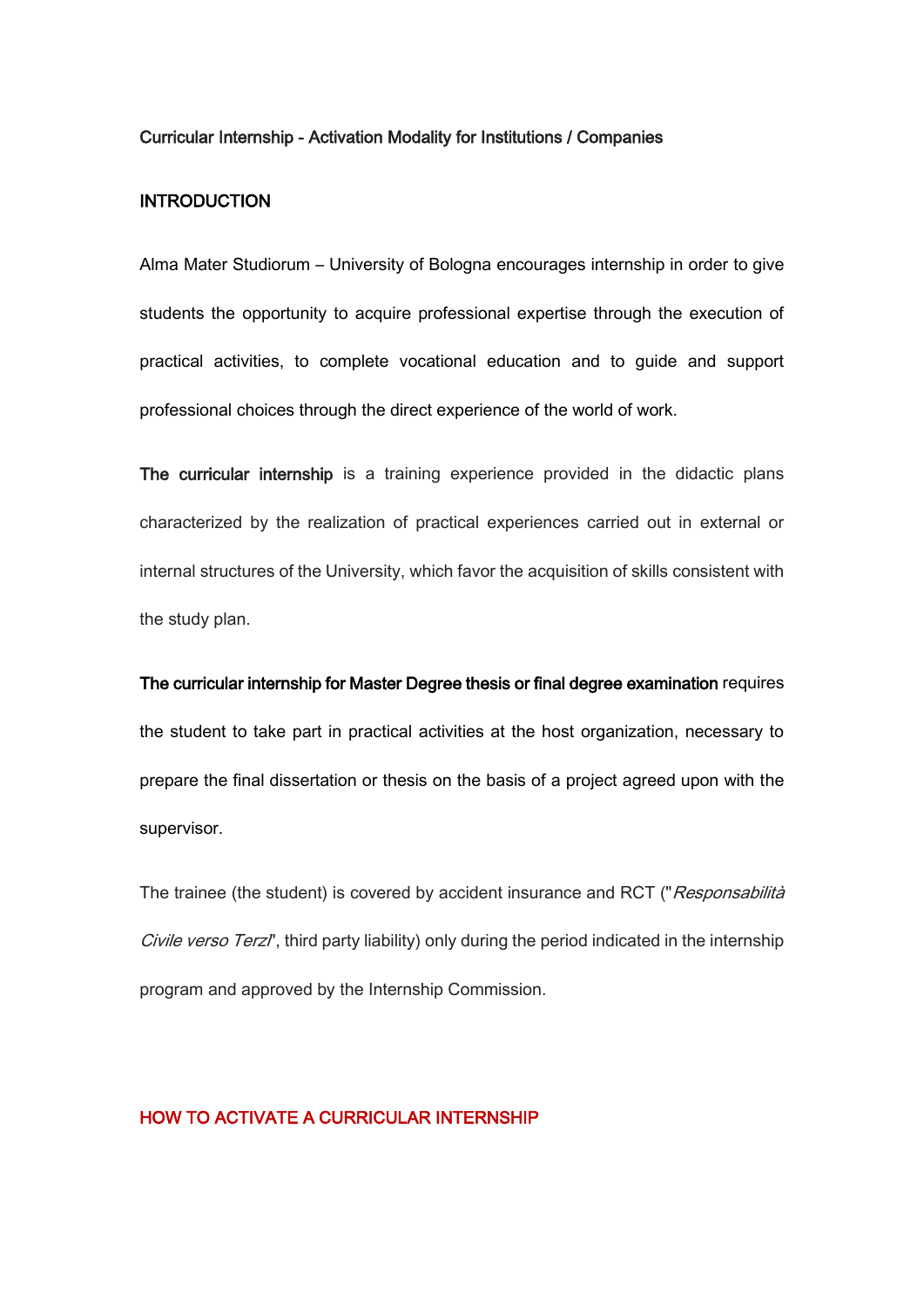In order to activate a curricular internship, it is necessary to:

1. publish an internship offer and accept the selected candidate's request or publish

an "ad personam" offer

2. accept student's autonomous application

### 1. Publish an internship offer

Connect to the internship application website at [https://aziende.unibo.it,](https://aziende.unibo.it/) enter with credentials and select "Internship offers" from the menu on the left. Then click the blue button "New internship offer" and insert all the required information (Fig.1). Once the trainee (the student) has been selected from all the candidates, you will have to accept his/her internship request and fill in the internship program as explained in following pages.

To publish the "ad personam" offers, you will be asked to allocate the offer to a specific person and to enter your tax code.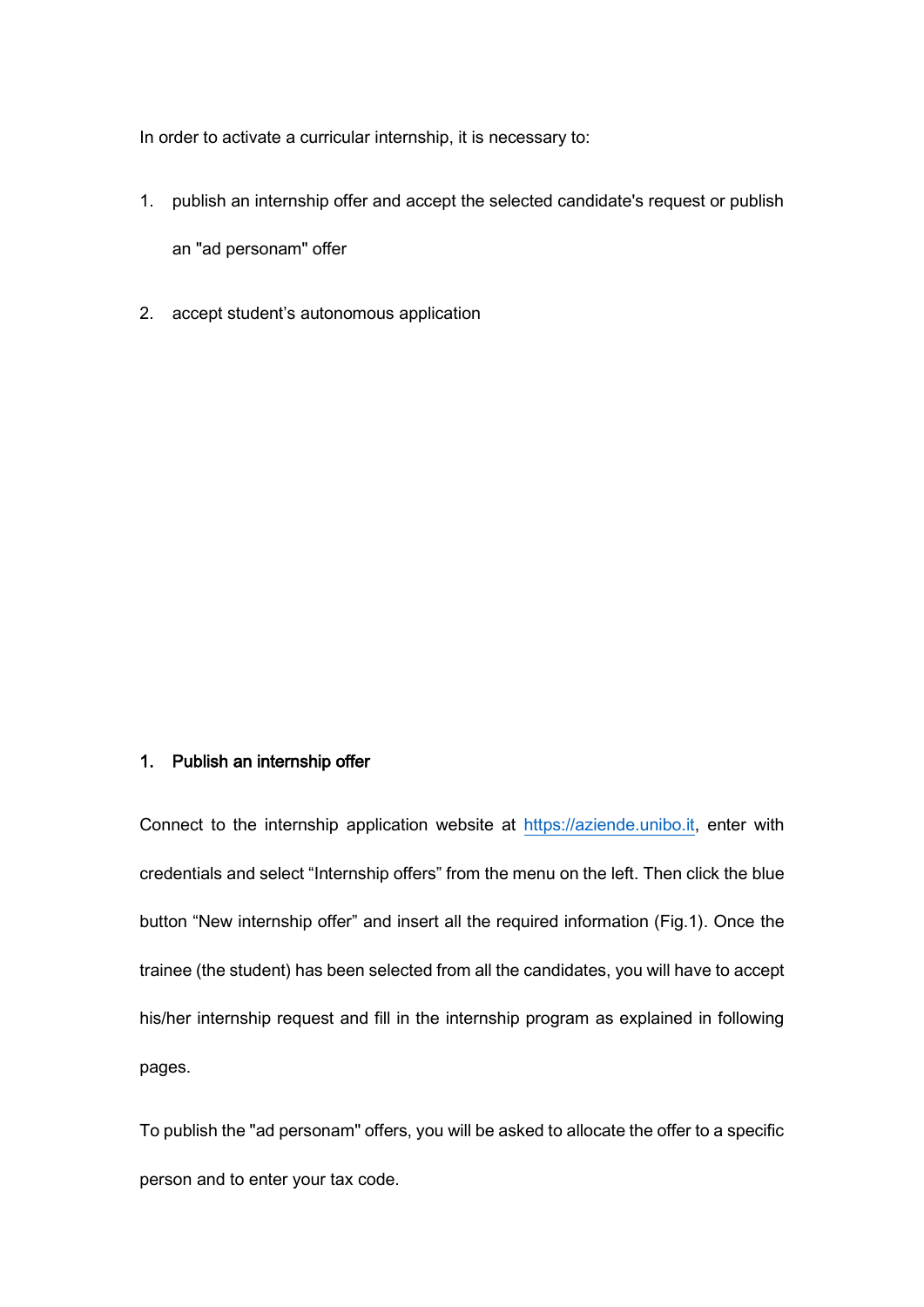## Fig.1 - Offer publication

| <b>Home</b><br>Agreements                                                            | tion international for                                                         | Click "New internship offer" to<br>publish an offer                                                                            |         |  |
|--------------------------------------------------------------------------------------|--------------------------------------------------------------------------------|--------------------------------------------------------------------------------------------------------------------------------|---------|--|
| - Details of your company.<br>- Apreements<br>- Contact person lut                   | You are in: Home > Internship offer management.<br>Internship offer management |                                                                                                                                |         |  |
| a Interrethips                                                                       | Search filters                                                                 |                                                                                                                                |         |  |
| - Internalnia offera<br>- Internahip approxitions<br>- In progress<br>Administration | łé<br>Type of Internatio<br>٠                                                  | <b>Status</b><br>Expiration date<br>ff. first step:<br>* not yet published<br>et gending<br>P. published<br>accepted<br>dopped | Oggetts |  |

2. Accept student's application / autonomous application and fill in the internship program

It is possible to view the internship requests by selecting the 'Internship applications' item from the menu on the left in the home page (Fig.2). In the next step, the "Internship request management" page, you can check the request and student's CV by using the blue arrow button (Fig.3).

### Fig.2 - Display internship requests



Fig.3 – Check the request and student's CV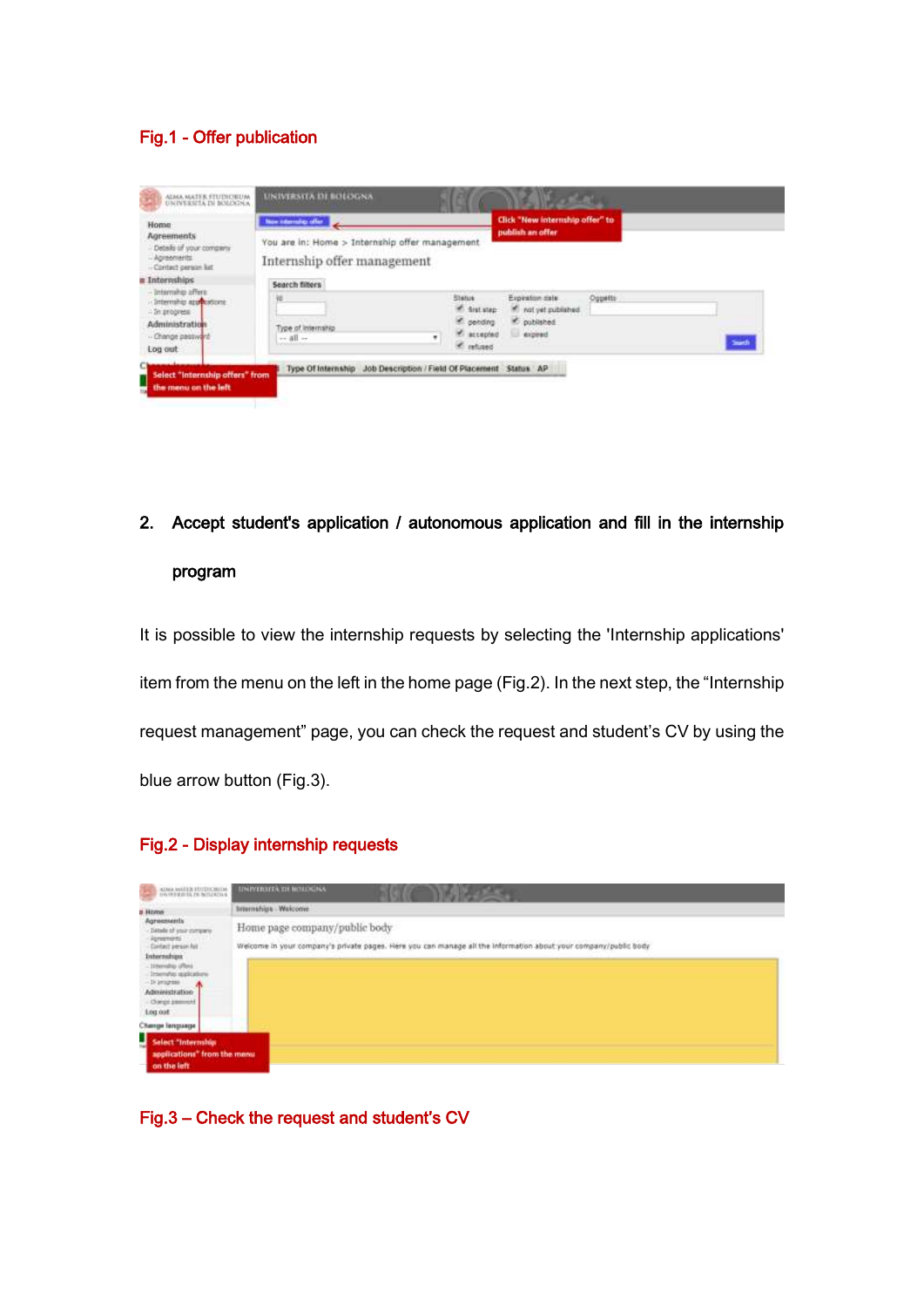| ADMA MATER STUDEORIAL                                                                                                                                                                                                                                                                | <b>UNIVERSITÀ TH' MYEDEDIA</b>                                                                                                    |                                                                                                                                                                                                                                                                    |                                                                                                                                                                                             |                                         |                                                                      |                          |              |    |
|--------------------------------------------------------------------------------------------------------------------------------------------------------------------------------------------------------------------------------------------------------------------------------------|-----------------------------------------------------------------------------------------------------------------------------------|--------------------------------------------------------------------------------------------------------------------------------------------------------------------------------------------------------------------------------------------------------------------|---------------------------------------------------------------------------------------------------------------------------------------------------------------------------------------------|-----------------------------------------|----------------------------------------------------------------------|--------------------------|--------------|----|
| <b>FRIDER</b><br>Agreements<br>Details of your company<br>Apsortants'<br>Contact parson list<br><b>Internships</b><br><b>International Avenue</b><br>- brigologi giberniko<br>. In progress.<br><b>Admittedration</b><br>Charge passworth<br>Eng out<br>hange language<br>٠<br>diano | You are in: Home ><br>Internship request management<br>Search filters                                                             |                                                                                                                                                                                                                                                                    |                                                                                                                                                                                             |                                         | Internation - Gestions Richieste Tirocini                            |                          |              |    |
|                                                                                                                                                                                                                                                                                      | Reporting summer<br><b>In matters</b><br>Type of teterotog-<br>٠<br>$-31 -$<br>Progetta insiete a RISA<br>W. Tutte 10 Ves 11 Year | <b>Sietue</b><br>in 1 Veam to the host organization<br>(a) <sup>2</sup> Accepted by the hold signification<br>Internation programme acrepted by the student<br>at I harted by the office<br>Vertiled by the academic tuber<br><b>Approvant for the commission:</b> | <b>Privactor by the office</b><br>Released by the host signification<br>A resected by the student<br>A Released by the academic tylen<br>Theathail by the commission.<br><b>B</b> Carrisled | ٠                                       |                                                                      |                          |              |    |
|                                                                                                                                                                                                                                                                                      | Data/Hour Of<br><b>Auplicant</b><br>ы<br>Scherausnung                                                                             | <b>Degree Course</b>                                                                                                                                                                                                                                               | Estinated<br>Type Of Internation<br><b>Start Date</b>                                                                                                                                       | Job Description /<br>Fredd Of Placement | <b>Sacebanoous</b><br>Application                                    | <b>BEA</b><br><b>RES</b> | <b>State</b> |    |
|                                                                                                                                                                                                                                                                                      |                                                                                                                                   |                                                                                                                                                                                                                                                                    | Tirocnio curriculare                                                                                                                                                                        |                                         | $\overline{\infty}$                                                  | No                       |              | a. |
|                                                                                                                                                                                                                                                                                      |                                                                                                                                   |                                                                                                                                                                                                                                                                    | Tagciniz formativi: e<br>iti orientamento                                                                                                                                                   | ٠                                       | $\mathbf{u}$                                                         | No                       |              | ø  |
|                                                                                                                                                                                                                                                                                      |                                                                                                                                   |                                                                                                                                                                                                                                                                    | Tracing curriculars                                                                                                                                                                         |                                         | $\mathbb{B}$                                                         | Blo                      |              | P. |
|                                                                                                                                                                                                                                                                                      | Company details                                                                                                                   |                                                                                                                                                                                                                                                                    |                                                                                                                                                                                             |                                         |                                                                      |                          |              |    |
|                                                                                                                                                                                                                                                                                      | Company/Public body name:<br>Country<br>National loantification Number                                                            |                                                                                                                                                                                                                                                                    | Polici                                                                                                                                                                                      |                                         | Check the request and student's<br>CV by using the blue arrow button |                          |              |    |

## Fig.4 - Details of autonomous application (or internship) for the acceptance / rejection



### of the student's request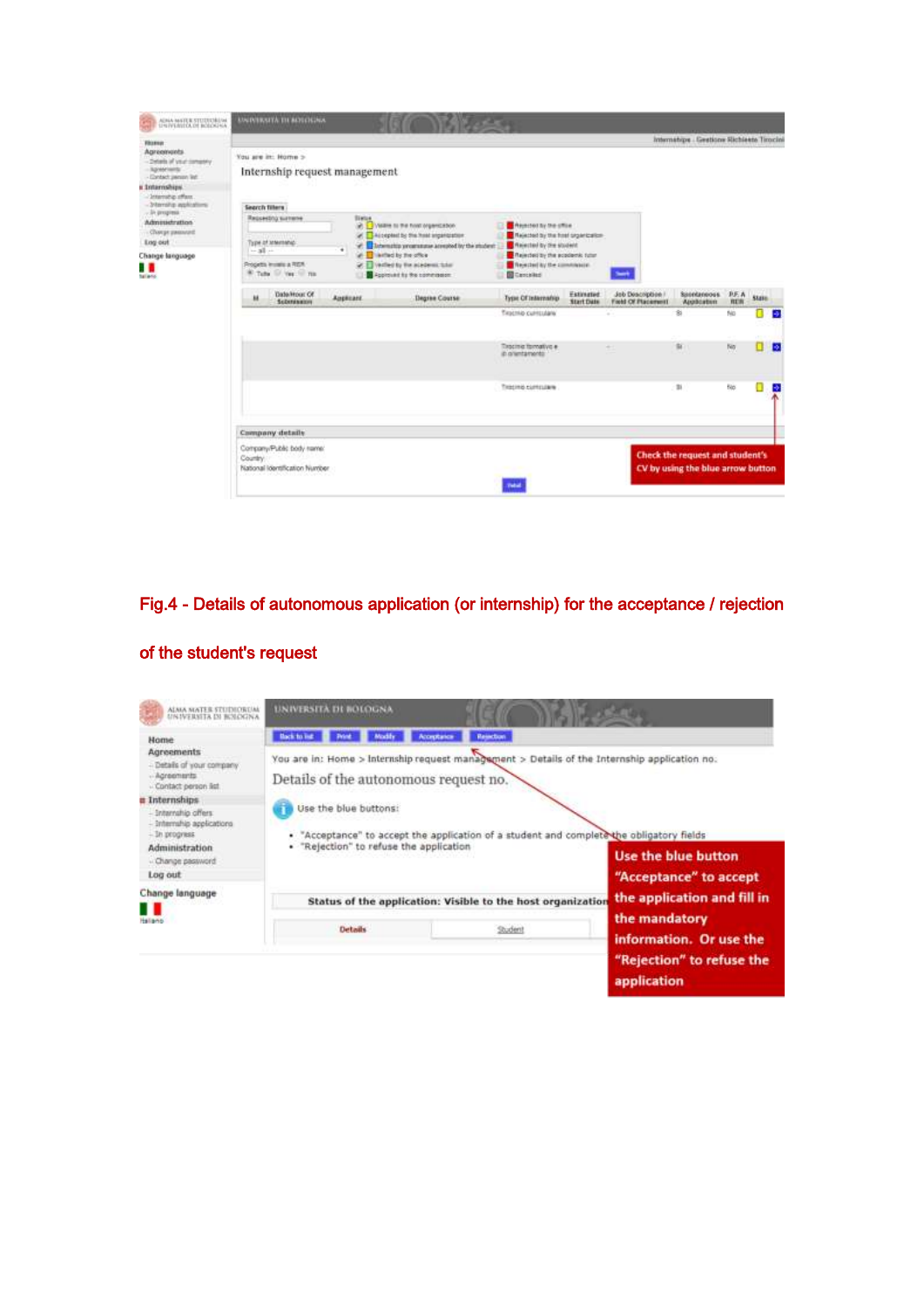

|                                                                                                     | I campi contrassegnati con " sono obbligatori<br><b>Scores house the month</b>                                   |                                                               |
|-----------------------------------------------------------------------------------------------------|------------------------------------------------------------------------------------------------------------------|---------------------------------------------------------------|
| Rif. Convenzione **<br>Data di stipula della<br>convertions."                                       |                                                                                                                  | Indicate the e-mail of the<br>contact person of the host      |
| informazioni aggiuntive islative al listicisaria                                                    |                                                                                                                  |                                                               |
| Telefono del tirocinante "                                                                          |                                                                                                                  | organization who deals with                                   |
| Necessita di permesso di<br>soggiorna ?                                                             | 图 No.<br>C Si, possiede un permesso per soggiornanti di lungo periodo<br>C Si, possiede un permesso con scadenta | the University for the<br>administrative management           |
| <b>Soppetto</b> ospitante                                                                           |                                                                                                                  | of the internship (Human                                      |
| Email aziendale per<br>comunicazioni relative al<br>tirocirio: 1                                    |                                                                                                                  | <b>Resources, Administration,</b><br>etc.)                    |
| Numero totale degli addetti<br>nell'unità produttiva di<br>chemmento                                |                                                                                                                  | The duration of the                                           |
| Nomera dei tirocirumti<br>attualmente cepitati reil'unità<br>produttiva di riferimento "            |                                                                                                                  | internship is linked to the                                   |
| Settore economico<br>produttivo (Class ATECO)<br>2007 formulto sociocida?<br>Visualizza elecco      |                                                                                                                  | number of ECTS credits (25<br>hours for each CFU assigned)    |
| Sede del firocmio*                                                                                  | BOLOGNA - ITALIA                                                                                                 | indicated in the study plan.                                  |
| Indirizzo della sede del<br>firecinio <sup>n</sup>                                                  |                                                                                                                  | The maximum duration of                                       |
| <b>Stabilmento/Reparto/Ufficio</b>                                                                  |                                                                                                                  |                                                               |
| Profilo professionale di<br>inserments (Codifica ISTAT<br>formatic x.x.x.x.x) \\\sualizza<br>elenco |                                                                                                                  | internship for final thesis or<br>final degree examination is |
| Data presunta di mizio @ 1                                                                          |                                                                                                                  | defined in the regulations of                                 |
| Data presunta di fine 43 *                                                                          |                                                                                                                  | each single courses of study                                  |
| Clurata totale in one 1                                                                             |                                                                                                                  | and can not exceed 12                                         |
| Numero CFU *                                                                                        |                                                                                                                  | months.                                                       |

Fig.6 - Data related to the internship program - B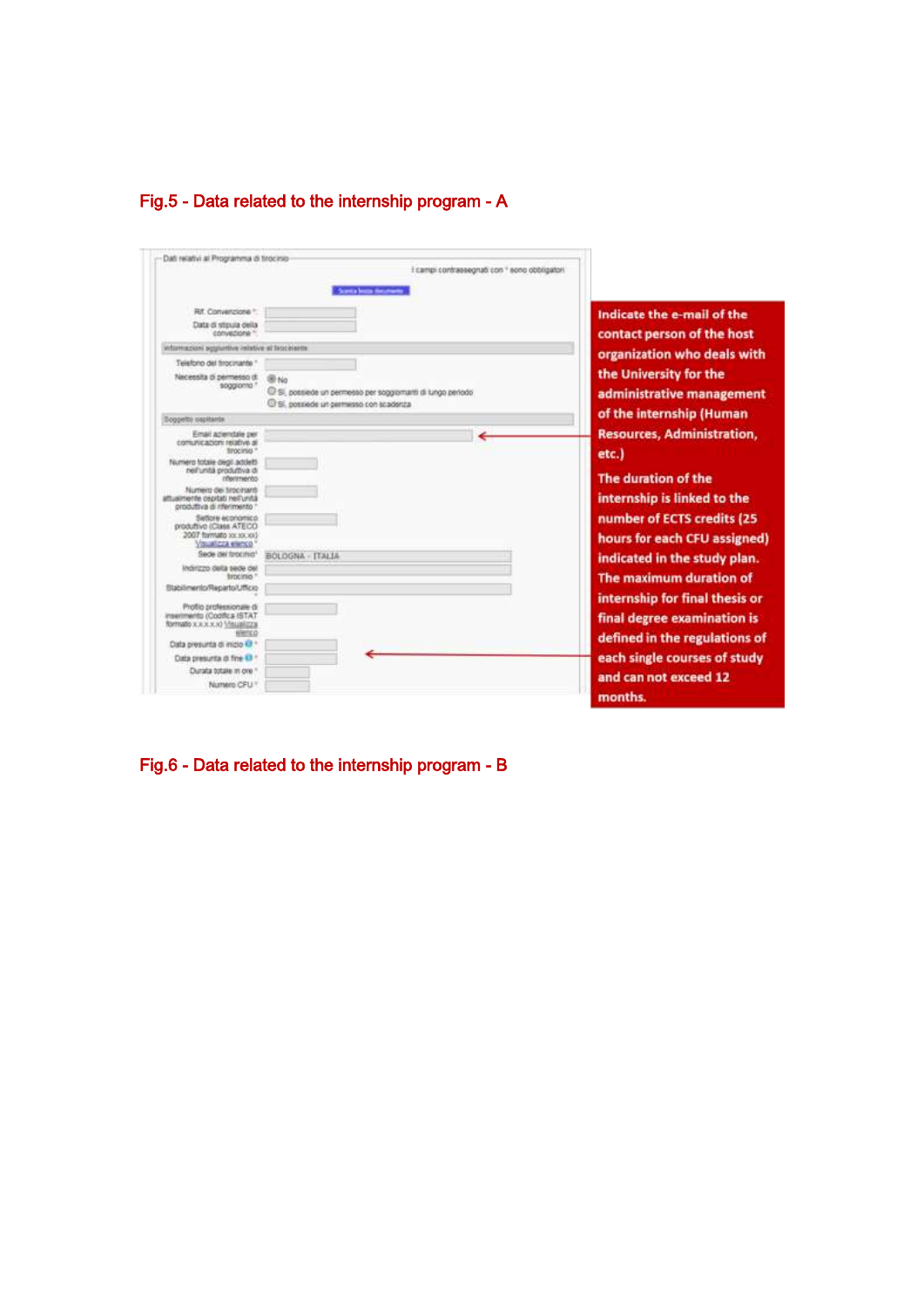|         | The Tutor at the host organization                                                                                |
|---------|-------------------------------------------------------------------------------------------------------------------|
|         | is selected based on the role and<br>skills possessed and should<br>support the student during the<br>internship. |
|         |                                                                                                                   |
|         | This section must indicate the<br>internship objectives in terms of<br>skills and knowledge that the              |
| تناولوا | student will have to acquire during                                                                               |
|         | the internship and the activities to<br>×<br>be carried out in order to achieve<br>them.                          |
|         | Click 'Save draft' to save the<br>entered data and have the<br>$\sim$<br>possibility to modify the                |
|         | ×<br>document at a later time or 'Save<br>and accept' to permanently save                                         |
|         |                                                                                                                   |

# Fig.7 - Acceptance by the Institutions / Companies

|                                                                                                         | Tirocini - Gestione Richieste Tirocinio                                                                                                                                                                                                                                                                                                         |
|---------------------------------------------------------------------------------------------------------|-------------------------------------------------------------------------------------------------------------------------------------------------------------------------------------------------------------------------------------------------------------------------------------------------------------------------------------------------|
| relative all'accettazione nel box sottostante<br>Note sull'accettazione da<br>parte dell'ente ospitante | Sel In: Home > Gestione richieste di tirocinio > Dettaglio richiesta di tirocinio n. > Conferma<br>Confirm: Acceptance by the Institution/Company<br>Conferma: Accettazione da parte dell'azienda/ente<br>Stal accettando la richiesta. Se sei sicuro clicca il pulsante conferma in basso nella pagina. Se necessario puoi inserire delle note |
| (campo non obbligatorio)                                                                                |                                                                                                                                                                                                                                                                                                                                                 |

# Approval/modification request/rejection of the internship program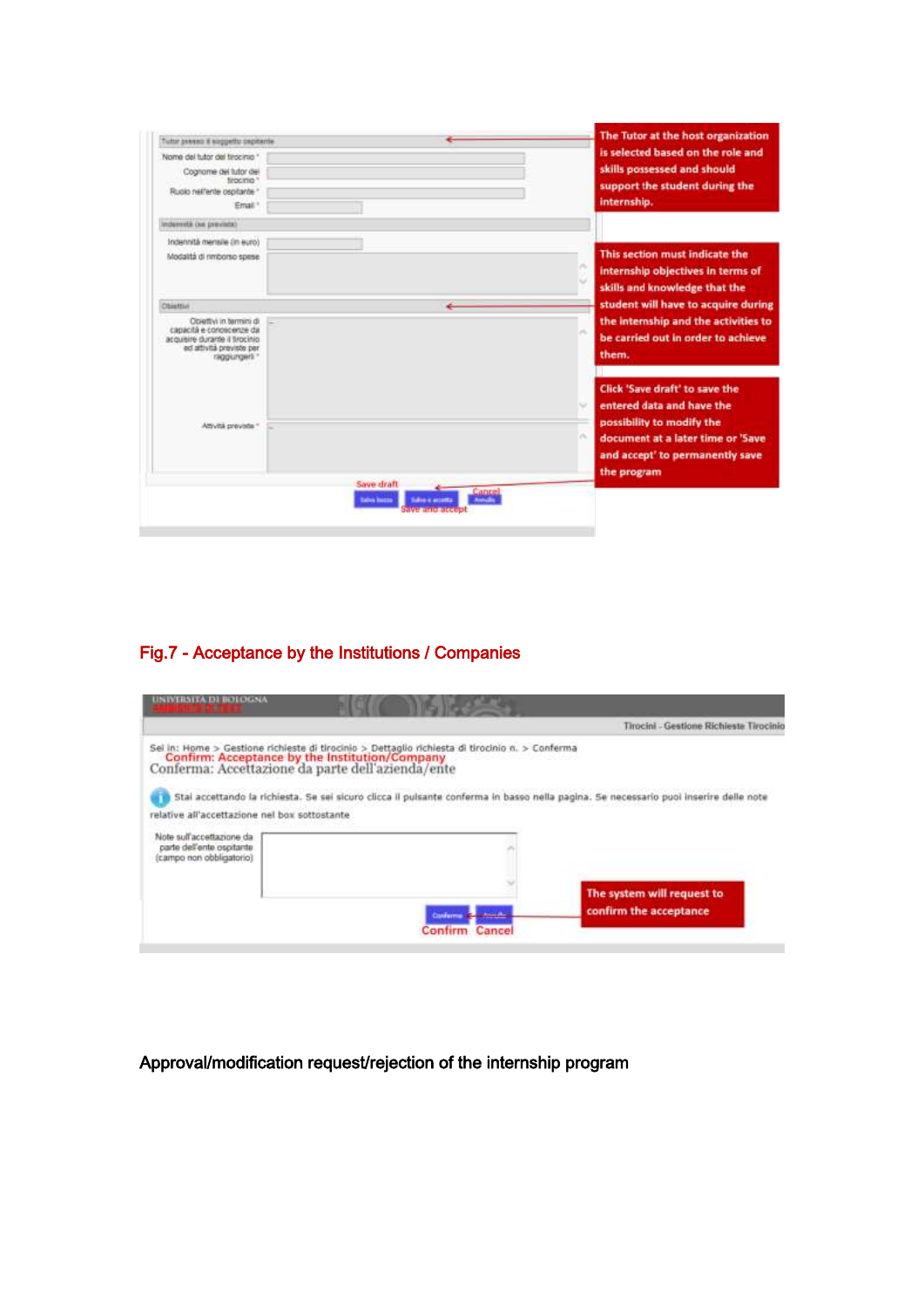The internship program will be verified by the Internships Office and must be subsequently validated / approved by the Tutor and by the Internship Commission which may request modification to the program or refuse it.

#### The internship documents

Internship program: must be downloaded by the student after approved by the Tutor / Internship Commission and must be signed by the contact person of the host organization and the student. The signed document must be uploaded to the application page by the student together with the identity document of person from the host organization who signed the document. You can use the "Internship application" item on the left menu and click the blue arrow to view the documents.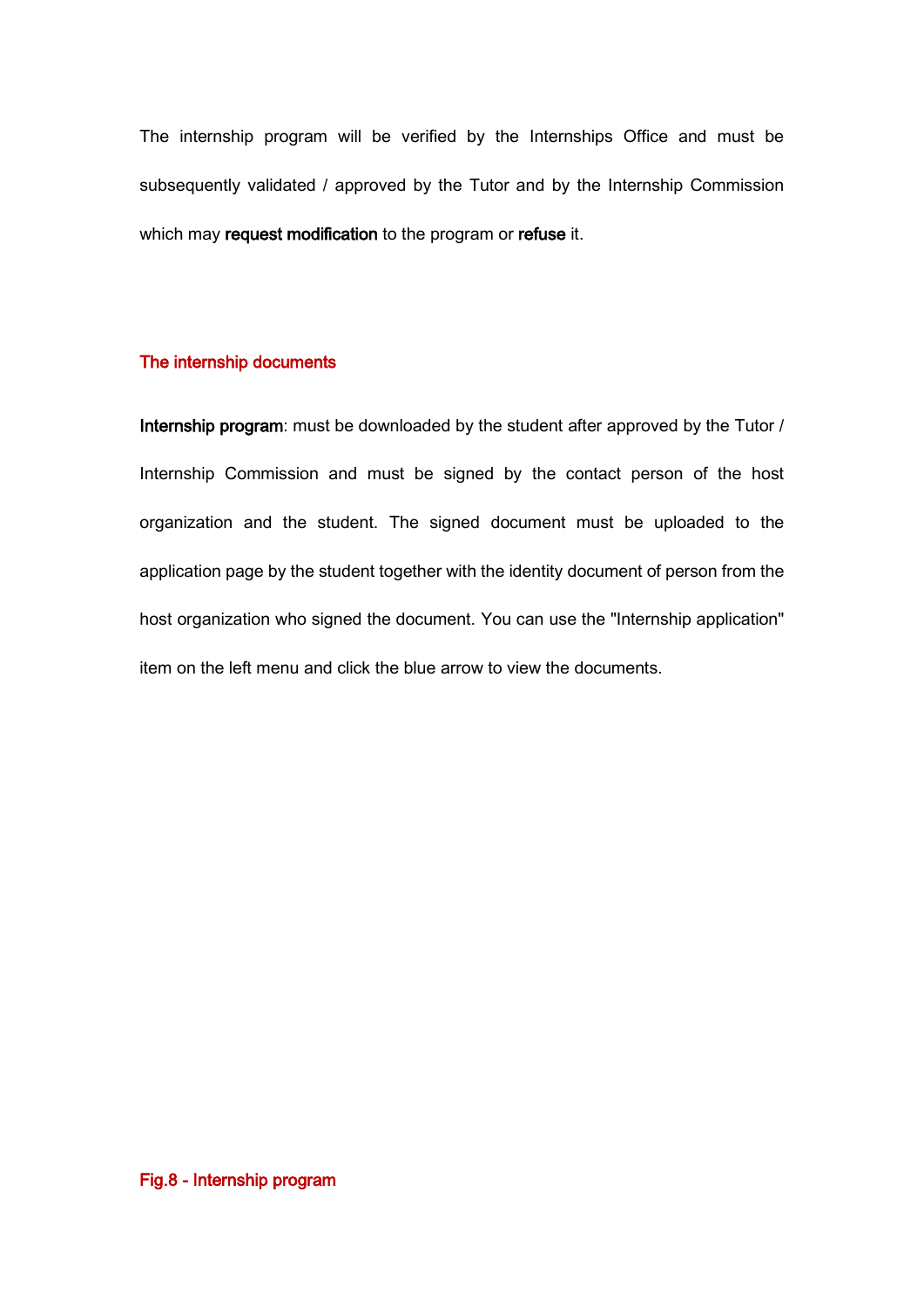| applications (Richieste)"<br>from the menu on the left                                                                                                                                                                                                 | Use the blue arrow to open<br>the student's practice                                                                                                                                                                                                                                                                                                                                                                                   | Nó<br>No                                                                                                                    | No                                     | ъ       |
|--------------------------------------------------------------------------------------------------------------------------------------------------------------------------------------------------------------------------------------------------------|----------------------------------------------------------------------------------------------------------------------------------------------------------------------------------------------------------------------------------------------------------------------------------------------------------------------------------------------------------------------------------------------------------------------------------------|-----------------------------------------------------------------------------------------------------------------------------|----------------------------------------|---------|
| <b>Select "Internship</b>                                                                                                                                                                                                                              | <b>VENTSK GAVA</b>                                                                                                                                                                                                                                                                                                                                                                                                                     | $\mathbb{N}$                                                                                                                | No                                     | e)      |
| Change language<br>鵽                                                                                                                                                                                                                                   | Data<br><b>Tipologia Di</b><br>ħł<br>Richiedente<br>Conus<br>Presentazione<br>Tirocinio                                                                                                                                                                                                                                                                                                                                                | Data D'inizie<br>Oppetto / Area<br><b>Drawista</b><br>D'inserimento                                                         | P.F.<br>A<br>Autocandidatura<br>目前     | Station |
| Conversions<br>Eafwert<br><b>IL Tirocini</b><br>Offerte di tiraciolo<br><b><i><u>Ol-Fueste</u></i></b><br>Sicilgirongs.<br><b>Job Placement</b><br><b>Gettone Offerte</b><br><b><i><u>Approvinced Factional</u></i></b><br>- Cential personnel<br>Esci | Internship request management<br>Gestione richieste di tirocinio<br>Filter recorca:<br>Stato<br>Coptons richietante<br>Vestos al'apanda/evie<br><b>Rifichata dagit Liftici</b><br>Abiertata (IsiTezienda/ente<br>Tipo teacing<br>Venticate da utto:<br>Tinscinio curriculare<br>v<br>widate cal futor accademula (")<br>Propetto inviato a RER.<br><b>B</b> Accountable<br>Approvate pala commessive [1]<br><b>E</b> Tutte O si O list | Rifulata dell'apiciolalerita<br><b>Rifutata dal tutor accademico</b><br><b>Hillstate date commissions</b><br><b>Carried</b> |                                        |         |
| Home<br>Convenzioni<br>Dettaplo apendalents                                                                                                                                                                                                            | Sel in: Home > Gestione richieste di tirocinio                                                                                                                                                                                                                                                                                                                                                                                         |                                                                                                                             | Teocini - Gestione Slichleete Teocinic |         |
| ALANA AAKZEAL STUTTUTALINA<br><b><i>UNIVERSITA IN MOUNTHA</i></b>                                                                                                                                                                                      | <b>UNIVERSITÀ DI BOLOGNA</b>                                                                                                                                                                                                                                                                                                                                                                                                           |                                                                                                                             |                                        |         |

# Fig.9 – Download the internship program

| AIMA MATER FITIDIÇMIIM<br>UNIMERITA DE BOLIGHA                    | <b>UNIVERSITÀ DE BOLOGNA</b>                                                                                                                                                                          |                                                    |                                                                                                       |                            |                                                                                                                  |
|-------------------------------------------------------------------|-------------------------------------------------------------------------------------------------------------------------------------------------------------------------------------------------------|----------------------------------------------------|-------------------------------------------------------------------------------------------------------|----------------------------|------------------------------------------------------------------------------------------------------------------|
| Home                                                              | <b>Tong of energy Started</b>                                                                                                                                                                         |                                                    |                                                                                                       |                            | Tirochu - Gestione Richieste Tiroc                                                                               |
| Convenzioni<br>- Dettapko amerofa/arms<br>Conversions<br>Referent | Sei in: Home > Gestione richiesta di tirocinio > Dettaglio richiesta di tirocinio n.<br>Details of the autonomous request-                                                                            |                                                    |                                                                                                       |                            |                                                                                                                  |
| <b>E Timeani</b><br>Offerte di tirocine:<br>- Richaeda            |                                                                                                                                                                                                       | Stato della richiesta: Approvata dalla commissione |                                                                                                       |                            |                                                                                                                  |
| - Sydgment<br><b>Job Placement</b>                                | Datt rickiesta                                                                                                                                                                                        | Dati offerta                                       | Cutt students                                                                                         |                            |                                                                                                                  |
| Gestione Offerte<br>Ammunadrazione<br>- Centio password           | Teologia di trocinio<br>Oggetto dell'offerta<br><b>Aziensta/Ente</b>                                                                                                                                  | Timdelo curriculare<br><b>JEEFE</b>                |                                                                                                       |                            |                                                                                                                  |
| Esci<br>Change language<br>策<br>English                           | Richiedente<br>liscritto a<br><b>Cota Presentazione</b><br>Tutor Accademico Richiello<br>Tutor Accademico<br>Assegnato<br>Allega curriculum e<br>motivazioni (Max 2M) *<br>Tirocinio per teix<br>Note |                                                    |                                                                                                       |                            |                                                                                                                  |
|                                                                   | Approvazione offerta<br>Compatibilità con camera<br>Dat relativi al Programma di timcinio-<br>Documento firmato (PDF, 504459)<br>dimensione massima 26/51                                             | L'offerta è stata approvata dalla tua facotà       | cance if decements the programme is that<br>programma Tirocinia jadf II documento è stato validato da | I campi contrassegnati con | In the section "data<br>related to the Internship<br>Program" you can find<br>the internship program<br>document |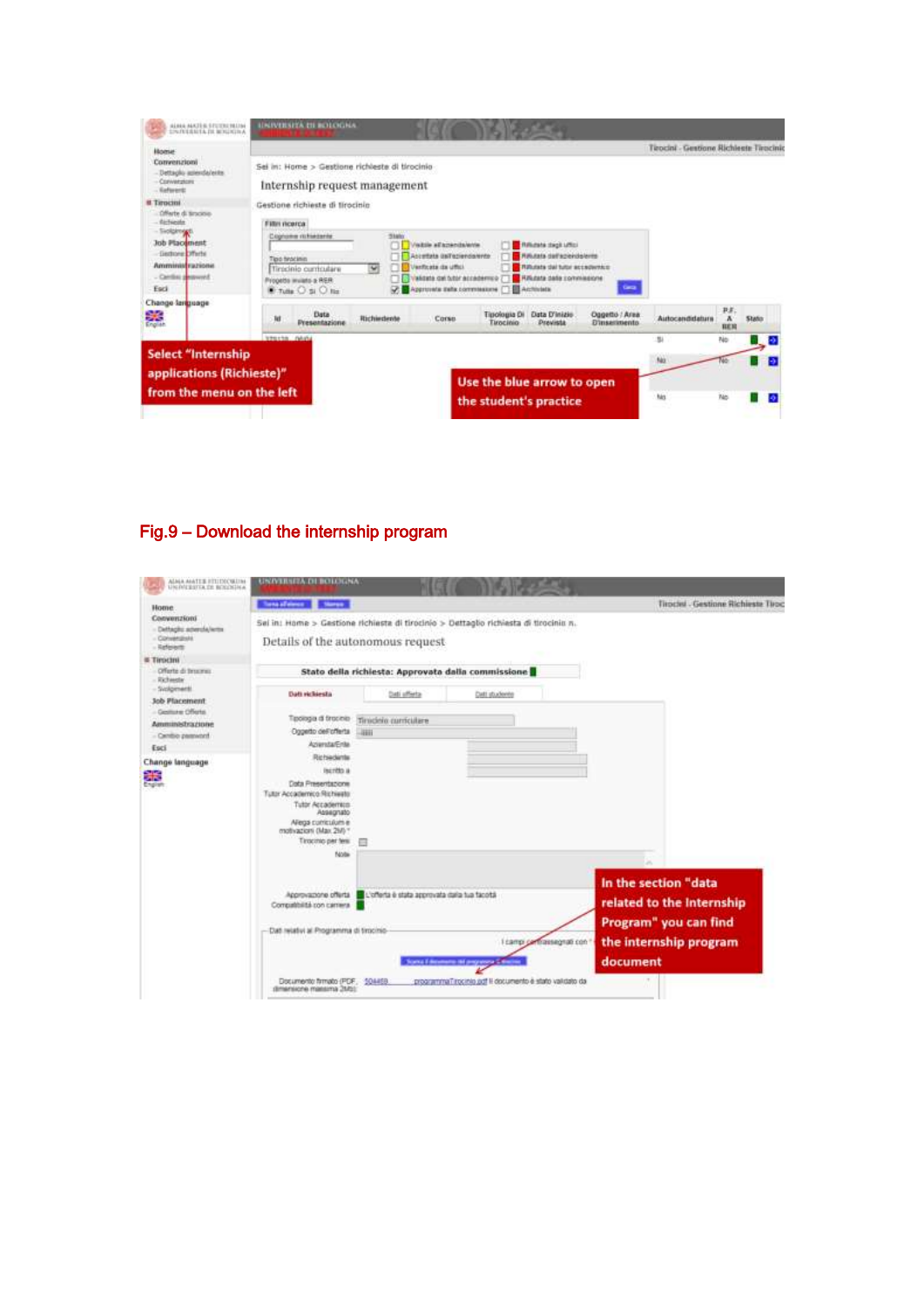Attendance register: downloadable for the student after uploaded the signed internship program. It must be countersigned, for the purpose of certifying the attendance and the activity carried out, by the responsible person of the host organization or the delegate. At the end of the internship it should be uploaded into the application page by the student.

Evaluation questionnaires: In order to monitor the progress and effectiveness of the curricular internships, the tutor of the host organization and the student will be asked to express their opinion on the internship experience by filling in the online evaluation questionnaire. After finished the internship, the tutor will receive an email inviting him/her to complete the evaluation questionnaire. The questionnaire can also be accessed from the home page (Fig.10) or "In progress (Svolgimenti)" item on the left menu.

Fig.10 – Link of the evaluation questionnaire on the home page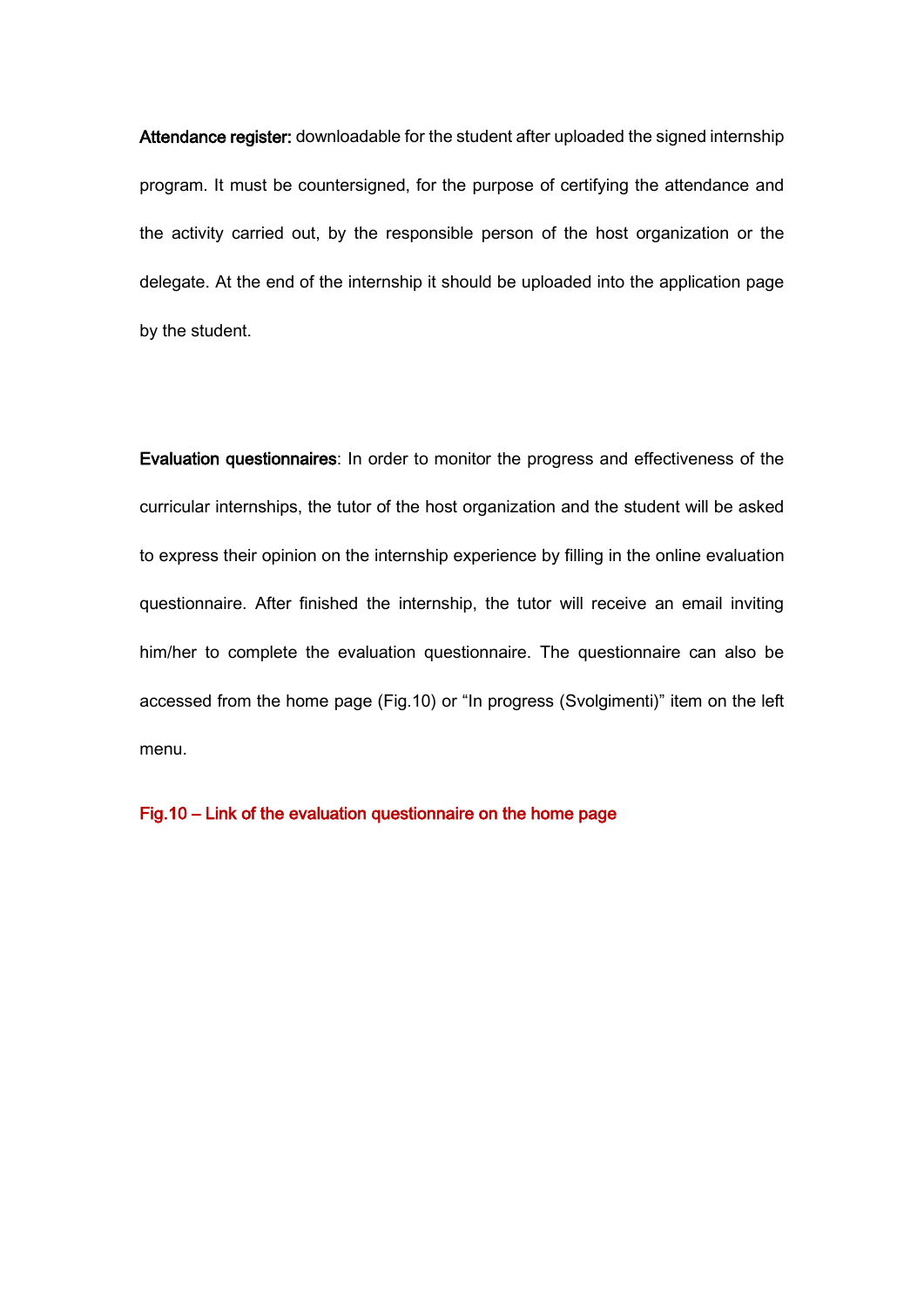| <b>UNIVERSITA DI BOLOGNA</b>                                                        |       |                       |                                                                                                                           |
|-------------------------------------------------------------------------------------|-------|-----------------------|---------------------------------------------------------------------------------------------------------------------------|
| Tirocini - Welcome                                                                  |       |                       |                                                                                                                           |
| Home page aziende/enti                                                              |       |                       |                                                                                                                           |
| Benvenuto nell'area di gestione dei dati relativi alla tua azienda/ente             |       |                       |                                                                                                                           |
|                                                                                     |       |                       |                                                                                                                           |
|                                                                                     |       |                       |                                                                                                                           |
|                                                                                     |       |                       |                                                                                                                           |
|                                                                                     |       |                       |                                                                                                                           |
| Dati azienda/ente                                                                   |       |                       |                                                                                                                           |
| Ragione Sociale                                                                     |       |                       |                                                                                                                           |
| Nazionalità                                                                         |       |                       |                                                                                                                           |
| Partita Iva:                                                                        |       |                       |                                                                                                                           |
| Codice Fiscale                                                                      |       |                       |                                                                                                                           |
|                                                                                     |       | <b>Cuttaglio</b>      | <b>Link of the evaluation</b>                                                                                             |
|                                                                                     |       |                       | questionnaire on the                                                                                                      |
| Offerte di tirocinio attive                                                         |       |                       |                                                                                                                           |
| Nuova afforta di tincine                                                            |       |                       | home page                                                                                                                 |
| Id Tipologia Di Tirocinio Oggetto / Area D'inserimento Data D'inizio Prevista Stato |       |                       |                                                                                                                           |
|                                                                                     |       |                       |                                                                                                                           |
|                                                                                     |       |                       |                                                                                                                           |
| Richieste di autocandidatura in lavorazione                                         |       |                       |                                                                                                                           |
|                                                                                     |       |                       | ld Data/Ora Presentazione Richiedente Corso Tipologia Di Tirocino Data D'inizio Prevista Oggetto / Area D'inserimento Acc |
|                                                                                     |       |                       |                                                                                                                           |
| Tirocini in corso di svolgimento                                                    |       |                       |                                                                                                                           |
|                                                                                     |       |                       |                                                                                                                           |
| Ιd<br>Cognome<br>Nome                                                               | Corso | <b>Tipo Tirocinio</b> | Data Inizio<br>Stato<br>Data Fine                                                                                         |
| 113275                                                                              |       |                       |                                                                                                                           |
| Compila il questionario cliccando sul seguente link                                 |       |                       |                                                                                                                           |

# Fig.11 – Link of the evaluation questionnaire

| Hotne.<br>Convenzioni                                                                                                                                                       |                                                                                                                                                                                                                                                          |                                                                                     |                                      |                        |       | Timcial - Gestione tico |
|-----------------------------------------------------------------------------------------------------------------------------------------------------------------------------|----------------------------------------------------------------------------------------------------------------------------------------------------------------------------------------------------------------------------------------------------------|-------------------------------------------------------------------------------------|--------------------------------------|------------------------|-------|-------------------------|
| Dettaçlılı azenda'ıntır.<br>Convenzioni<br>Dafararit.                                                                                                                       | Sei in: Home > Gestione svolgimento di tirocinio<br>Gestione svolgimento di tirocinio                                                                                                                                                                    |                                                                                     |                                      |                        |       |                         |
| <b>n</b> Tirocini                                                                                                                                                           | Filmi doerca                                                                                                                                                                                                                                             |                                                                                     |                                      |                        |       |                         |
| Offeria al fancisso<br>Richieder<br><b>Syokament</b><br><b>Job Placement</b><br><b>Gestung Offene</b><br>Amministrazione<br>Cardio democrat<br>Esci<br>Change larguage<br>築 | Stato dracinko<br><b>STT</b> Inspire<br>M. Progetta Programma firm de veticare<br>$M \Box$ -parts<br>Questionario studente da compilare<br>м<br>ø<br>Heyatro presenze da verificare<br>國<br><b>Databare</b><br>v<br>De vertakizare<br>Chases<br>Abrutato | Cognome rechapterdal<br><b>STRONOM</b><br>Questionacio<br>Azienda@rde<br>Times<br>ч | Tipo tirocinio<br>V<br>$-1$ utti $-$ | <b>Center</b>          |       |                         |
|                                                                                                                                                                             | $+$<br>Cognome<br>Nome                                                                                                                                                                                                                                   | Corso                                                                               | Tipo Tirocinio                       | Data Instead Data Fine | Stato |                         |
|                                                                                                                                                                             | 106436<br>106488<br>108291<br>111332                                                                                                                                                                                                                     |                                                                                     |                                      |                        |       | oopo                    |
| To find link of the<br>evaluation questionnaire                                                                                                                             | estionario cliccando sul esquente link                                                                                                                                                                                                                   |                                                                                     |                                      |                        |       |                         |